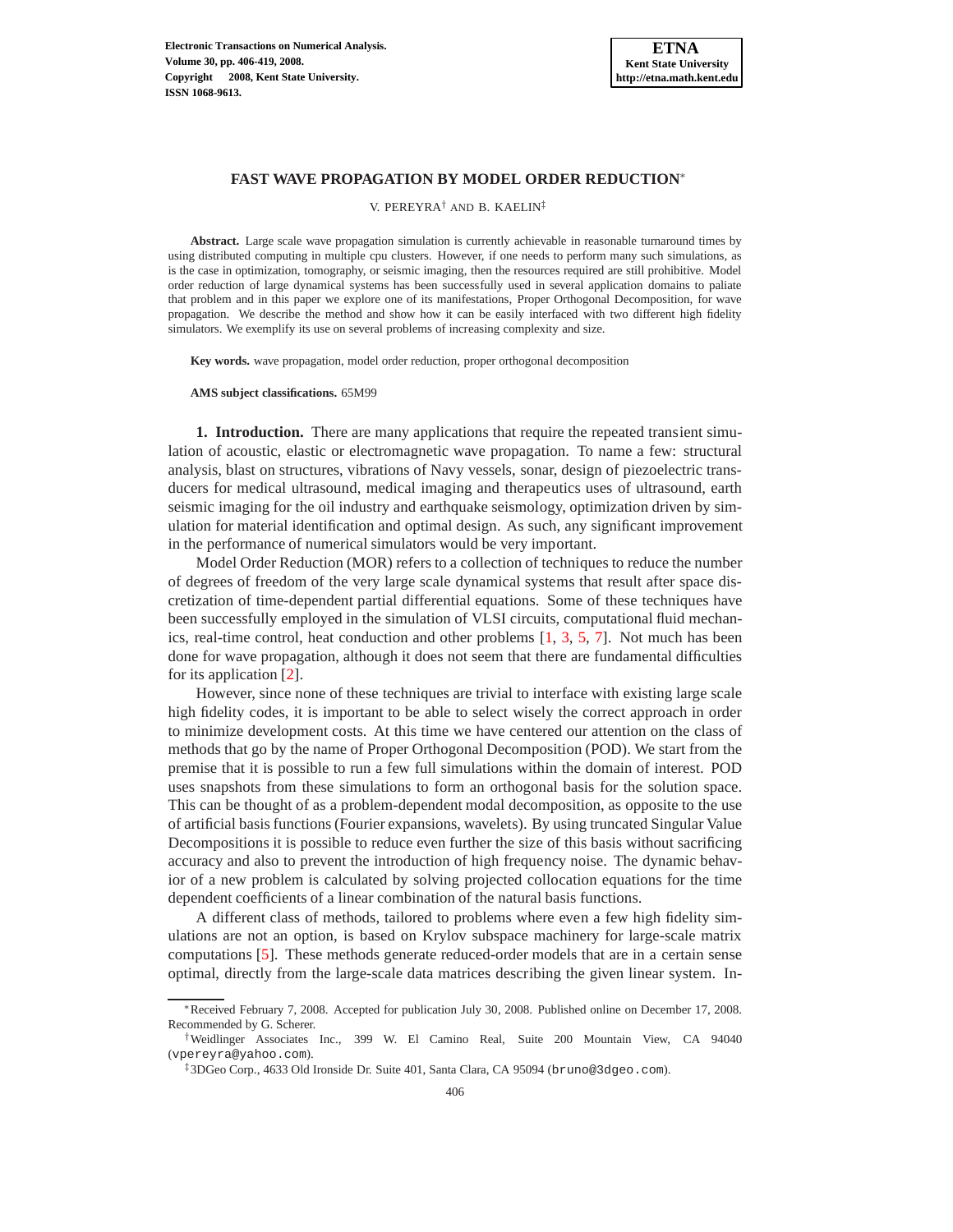terfacing these techniques with high-fidelity codes is less trivial, and would require major modifications. Therefore, we will focus first on POD-type methods. In a later stage we will explore hybrid approaches that combine the easy of use of POD methods with the powerful approximation properties of Krylov subspace-based order reduction.

We show numerical results in one and two dimensions displaying compression rates from 701 to 34,222 and with overall acuracy between 1% and 10%.

**2. Model Order Reduction.** The purpose of Model Order Reduction (MOR) is to replace a large dynamical system by a smaller one that still captures the dynamics of interest with sufficient accuracy. For wave propagation, when is possible to perform some highfidelity calculations using existing finite difference or finite element codes, the approach that we will discuss here is called Proper Orthogonal Decomposition (POD), the Karhunen-Loeve Transform, Principal Components Analysis or, in more modern terms, the Singular Value Decomposition. This technique will allow us to analyze a complex spatio-temporal dynamic behavior and extract from it a (small) set of dominant components (data driven modes), separating them from noise and inessential underlying dynamical behavior, while still giving a sufficiently accurate description of the dynamics of interest.

It is similar to a mode analysis using Fourier, wavelets or other artificial bases, but in the approach under discussion we will use snapshots extracted from a number of high-fidelity simulations that have appropriate inputs, in order to extract the most important problem specific modes. The ideal application is one in which we have a parametrized model that needs to be calculated many times, such as in optimization, inversion, parametric studies, multiple inputs or source wavelets.

Another important application occurs in imaging using full wave solvers and reflection data. This requires forward simulation from the sources and integration backward in time from the receivers. Snapshots of these two calculations need to be correlated to form an image in space of the materials sensed by the imaging process. That requires generating, keeping and accessing a large number of very large 3D snapshots. This is done currently in massively parallel super-computers and requires considerable network traffic that slows down the process. An intriguing possibility is to perform the model order reduction described below, employing a smaller number of snapshots and using the reduced system to generate the finer mesh of snapshots on the fly. This application would require only one simulation per source and if the snapshots can be taken reasonably far apart, POD would considerably reduce network traffic and access to secondary storage (the two weak components of large distributed systems, which improve considerably slower than what Moore's law postulates).

The procedure consists of the following steps:

- A pre-processing step in which a few large scale high-fidelity calculations are performed. In all the examples below we have used just one simulation to extract snapshots.
- An SVD of the matrix whose columns are spatial snapshots extracted from those simulations is calculated and truncated at the required error level.
- The space-time approximate solution is written as a linear combination of the  $k$ selected modes (left singular vectors) with (unknown) *time dependent* coefficients.
- This Ansatz is replaced in the original equations in a Ritz-Galerkin collocation approach and due to the orthogonality of the modes, a reduced system of ODE's will result. Solving for the coefficients of the linear combination for a problem with new inputs, a very economical procedure results - compared to the original high-fidelity calculation.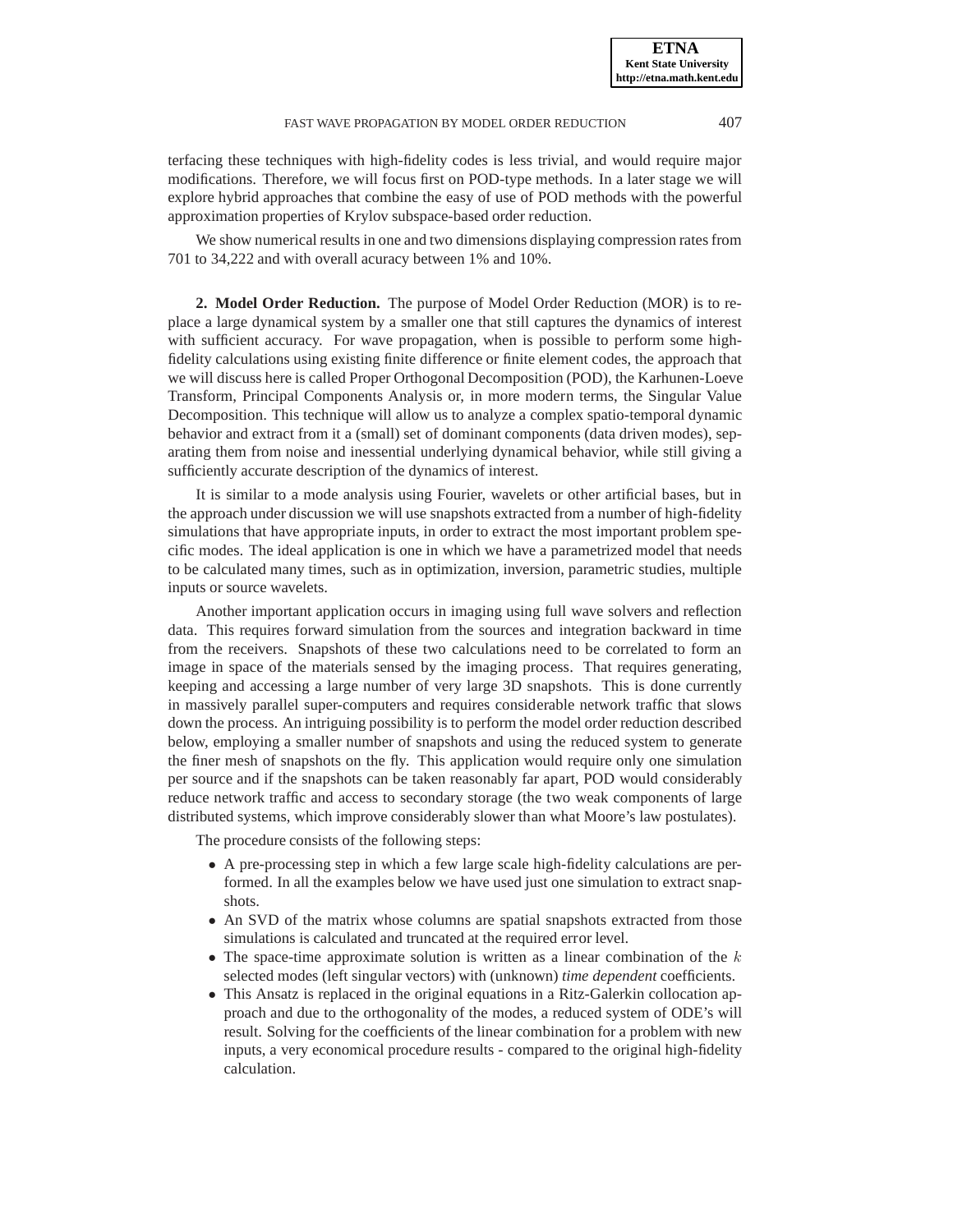**3. Model Order Reduction by Proper Orthogonal Decomposition.** Let us consider a first-order hyperbolic system already discretized in space,

<span id="page-2-0"></span>(3.1) 
$$
w' = Aw + Bu(t),
$$

$$
v = Cw,
$$

where  $w(t)$ ,  $B \in \mathbb{R}^M$  and  $A$ ,  $C$  are appropriate matrices and ' represents time differentiation. Matrix A is sparse in the finite element or finite differences case, but full if an spectral method is used. The vector  $u$  contains the inputs (forcing function, time dependent boundary conditions), while the vector  $v$  contains the desired outputs (for instance, seismograms at a few locations). The vector B distributes the time dependent forcing function over the desired spots in the spatial mesh. For the state vector  $w$ ,  $M$  is the number of degrees of freedom in space, generally very large.

We assume that we either can observe (measure) the system for various inputs at different times or that we can numerically simulate it. Let  $\Phi = {\phi_i} i = 1, ..., l$  ( $l \leq M$ ), be the  $M \times l$  matrix whose columns are these spatial snapshots, and let  $\Phi = U \Sigma V^T$  be its Singular Value Decomposition, where  $U, V$  are orthogonal matrices and  $\Sigma$  contains the singular values  $\sigma_i$  in its diagonal, sorted in descending order of magnitude. Since the vectors in  $U, V$  have norm  $l_2$  equal to 1, the Frobenius norm is given by the sum of squares of the singular values,

$$
E^2 = \sum_{i=1}^l \sigma_i^2.
$$

If we truncate the SVD at the mth term, with  $m \leq l \ll M$  then the error (or left-over energy) is

$$
\delta_m^2 = \sum_{i=m+1}^l \sigma_i^2.
$$

Thus if we want to preserve a certain fraction of the total information, say  $0 < p \le 1$ , then  $m$  must be chosen so that

$$
\delta_m^2 \cong (1 - p^2)E^2.
$$

Let the truncated set of left singular vectors of  $\Phi$  be called  $U_m$ . We now seek solutions of system [\(3.1\)](#page-2-0) (with the same spatial discretization), of the form

<span id="page-2-1"></span>
$$
(3.2) \t\t\t w(x,t) = U_m a(t),
$$

where  $a(t)$  is a vector of time dependent coefficients of dimension m to be determined. The coefficients  $a(t)$  for a new input are determined via Galerkin collocation. We replace in system  $(3.1)$  the Anzatz  $(3.2)$ , obtaining

$$
U_m \, da/dt = AU_m \, a(t) + Bu(t),
$$
  

$$
v = CU_m \, a(t).
$$

Multiplying by  $U_m^T$  the differential equation and since the columns of  $U_m$  are orthogonal, we get

(3.3) 
$$
da/dt = U_m^T A U_m a(t) + (U_m^T B) u(t),
$$

$$
v = (CU_m) a(t),
$$

which is the reduced system of ODE's of dimension  $m$ , whose solution will produce the time dependent coefficients  $a(t)$ . Combining these coefficients with the spatial modes  $U_m$ as in [\(3.2\)](#page-2-1) produces the full solution for a new problem. The matrix of the reduced system  $A_m = U_m^T A U_m$ , is not sparse.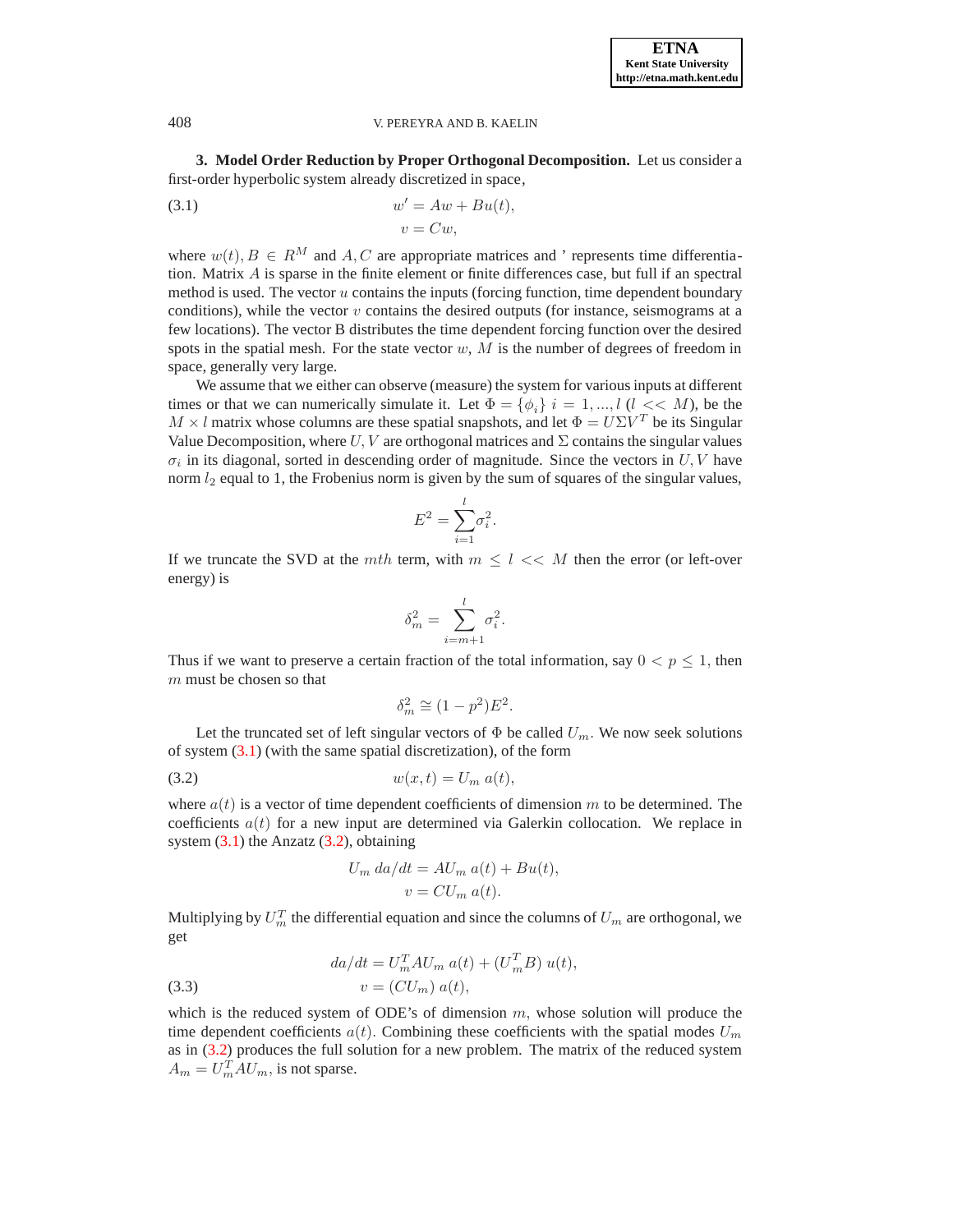**Summary.** The steps to follow then are:

- 1. Run s full simulations with the same spatial mesh (for instance, changing the source location).
- 2. Extract k snapshots from each simulation, for a total of  $l = k * s$  columns in  $\Phi$ .
- 3. Calculate the SVD of  $\Phi$  (complexity of the SVD for a  $M \times l$  matrix is  $O(M \times l^2)$ ).
- 4. Truncate at level  $p < 1$ .
- 5. With the resulting  $m$  modes construct the matrices of the reduced system:

$$
A_m = U_m^T A U_m, \quad B_m = U_m^T B(x), \quad C_m = C(x) U_m.
$$

- 6. To solve a new problem (say with the source at a different position, or a diferent input source), we solve the reduced systems of ODE's for the coefficients  $a_i(t)$ ,  $j =$  $1, \ldots, m$ , in the representation [3.2](#page-2-1) of the solution. Of course, we can also solve the same problem, with the object of producing intermediary time snapshots between the selected sparse ones.
- 7. To obtain the solution in the original space do:  $w = Ua$ .
- 8. Validation: compare reduced results with full high fidelity results (at the sensors!).

**Comments.** In the previous algorithms there are some undetermined quantities, namely: the number of full simulations s, the number of snapshots b and the level p. A possible way of deciding the proper number of simulations and snapshots (besides some experimentation) would be to start with  $s = 1$ , and increment it if necessary. A good indicator that we have enough snapshots would be when small (normalized, i.e., divided by the largest one) singular values start showing. Using an updating algorithm for the successive SVD's would be an efficient way to proceed [\[6\]](#page-13-3).

Since the real expense is in the simulation, one can take  $b$  reasonably large to start with, and let the SVD analysis decide if some snapshots are not contributing information to the reduced transfer function. In this way there is no *a priori* guess and we would stop as soon as there is enough information content in our data set of snapshots.

The use of a high-order method provides already a beneficial reduction in the initial number of spatial degrees of fredom (by a factor of up to 10,000 in 3D, when compared with a second order finite element method). For realistic problems, the original system will still be too large and too time consuming for wholesale real-time simulation, and thus we need to be able to speedup the calculation further by using these order reduction techniques.

**4. Example: scalar wave equation .** We consider as a simple test problem to validate these ideas, the 1D scalar wave equation in a semi-infinite homogeneous half space, writen in first order form

$$
v' = \rho^{-1} p_x,
$$
  

$$
p' = Kv_x,
$$

where  $v, p$  are the velocity and the vertical component of the stress, respectively, while  $\rho, K$ are density and the bulk modulus respectively. The initial and boundary conditions are

$$
v(0, x) = 0,
$$
  
\n
$$
p(0, x) = 0,
$$
  
\n
$$
p(t, 1) = 0,
$$
  
\n
$$
p(t, 0) = Ricker(t),
$$

where the forcing function is a 50 Hz Ricker wavelet with amplitude 1. We take for this experiment,  $\rho = 2000 \frac{k}{m^3}$ ,  $c_p = 3000 \frac{m}{s}$ ,  $K = 1.8 \times 10^{10}$  P.

**ETNA Kent State University http://etna.math.kent.edu**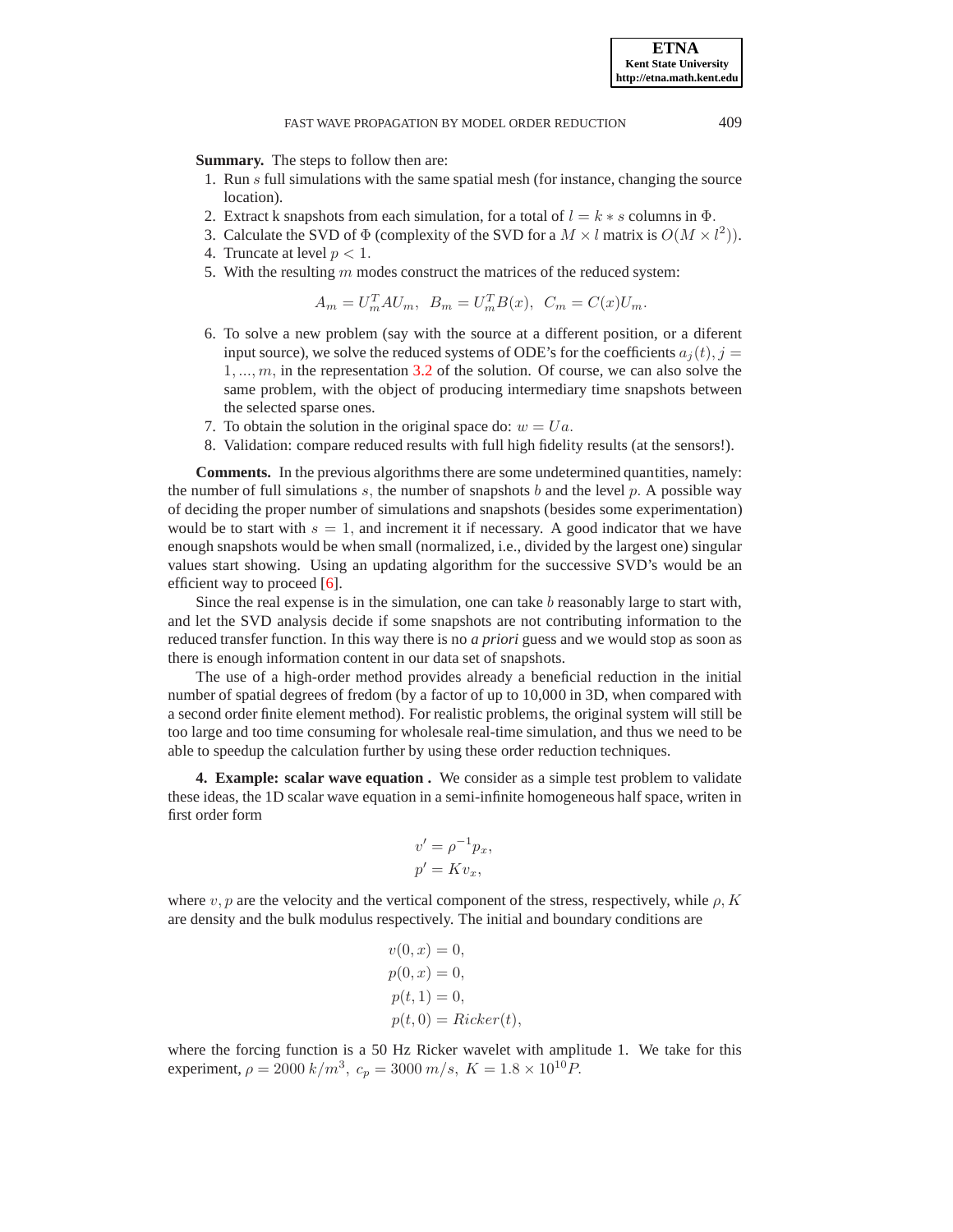Once the problem is discretized in space (on a staggered mesh using second order accurate centered differences), we obtain the block structure,

<span id="page-4-0"></span>(4.1) 
$$
\begin{bmatrix} w_1' \\ w_2' \end{bmatrix} = \begin{bmatrix} 0 & A_{12} \\ A_{21} & 0 \end{bmatrix} \begin{bmatrix} w_1 \\ w_2 \end{bmatrix} + 2/\rho B R(t),
$$

where the vectors  $w_1, w_2$  contain the discretized values of v and p respectively,  $A_{12}$ ,  $A_{21}$  are bi-diagonal and B is a vector with all zeroes except for the first component that is equal to 1. The 2 in the forcing term comes from the top and bottom free surface conditions. To advance in time we use leapfrog, assuming that  $w_1$  is available at t and  $w_2$  is available at  $t + dt/2$ ,

$$
w_1(t + dt) = w_1(t) + dt A_{12}w_2(t + dt/2),
$$
  

$$
w_2(t + 3dt/2) = w_2(t + dt/2) + dt A_{21}w_1(t + dt).
$$

Equation [\(4.1\)](#page-4-0) is the full system of ODEs that we want to reduce. Due to the special structure it is convenient to continue the reduction in block form. Thus, let  $\Phi_1, \Phi_2$  be the matrices of snapshots for  $v, p$  respectively, and let

$$
\Phi_1 = U_1 \Sigma_1 V_1^T, \ \Phi_2 = U_2 \Sigma_2 V_2^T
$$

be their singular value decompositions. Introducing the Ansatz,

$$
w_1 = U_1 a_1(t), \ w_2 = U_2 a_2(t),
$$

and replacing in the differential equation, after some additional manipulations we obtain the reduced system,

$$
\left[\begin{array}{c}a_1'\\a_2'\end{array}\right]=\left[\begin{array}{cc}0&U_1^TA_{12}U_2\\U_2^TA_{21}U_1&0\end{array}\right]\left[\begin{array}{c}a_1\\a_2\end{array}\right]+2/\rho\left[\begin{array}{c}U_1^TB_1\\0\end{array}\right]R(t).
$$

Observe that we can choose a different number of modes for each of the two sets of variables.

**5. Numerical results.** We run the second order finite elements code FLEX for 5000 time steps, with  $\delta t = 0.00033$ , corresponding to a CFL condition of 0.99 for the problem above and collect 100 equally spaced time snapshots. FLEX uses leapfrog, a second order explicit integrator in time and essentially symmetric differences (on an staggered mesh) in space. For the reduced system we use as time integrator the code SVODE of Brown, Hirschman and Byrne [\[4\]](#page-13-4) in its stiff option.

The first experiment simply tries to reproduce the results of FLEX by solving the same problem but with the reduced system. In Figure [5.1](#page-13-5) we cross-plot the results of the 2 codes for a snapshot at the 1250th time step. The results are good to eye-ball accuracy. Observe that the two sets of variables differ in about 7 orders of magnitude.

In the second experiment (Figure [5.2\)](#page-10-0) we solve the reduced system with a Ricker source at  $x = 500$ , with a frequency of 40 Hz and amplitude equal to 2 and show the snapshot at the 750th time step. We still cross-plot with the results for FLEX with the original source in order to verify visually if there are changes in wave form or amplitude. Now we see wave pulses propagating in both direction from the center for the velocity component, some extraneous results for the vertical component of the stress and substantial high frequency noise. Observe that the expected vertical stress amplitude is still 1, because of the way in which we apply this forcing function.

Finally, we repeat the second experiment but taking only 66 left singular vectors (i.e., we drop the 34 vectors associated with the smallest singular values; see Figure [5.3\)](#page-11-0). Now, as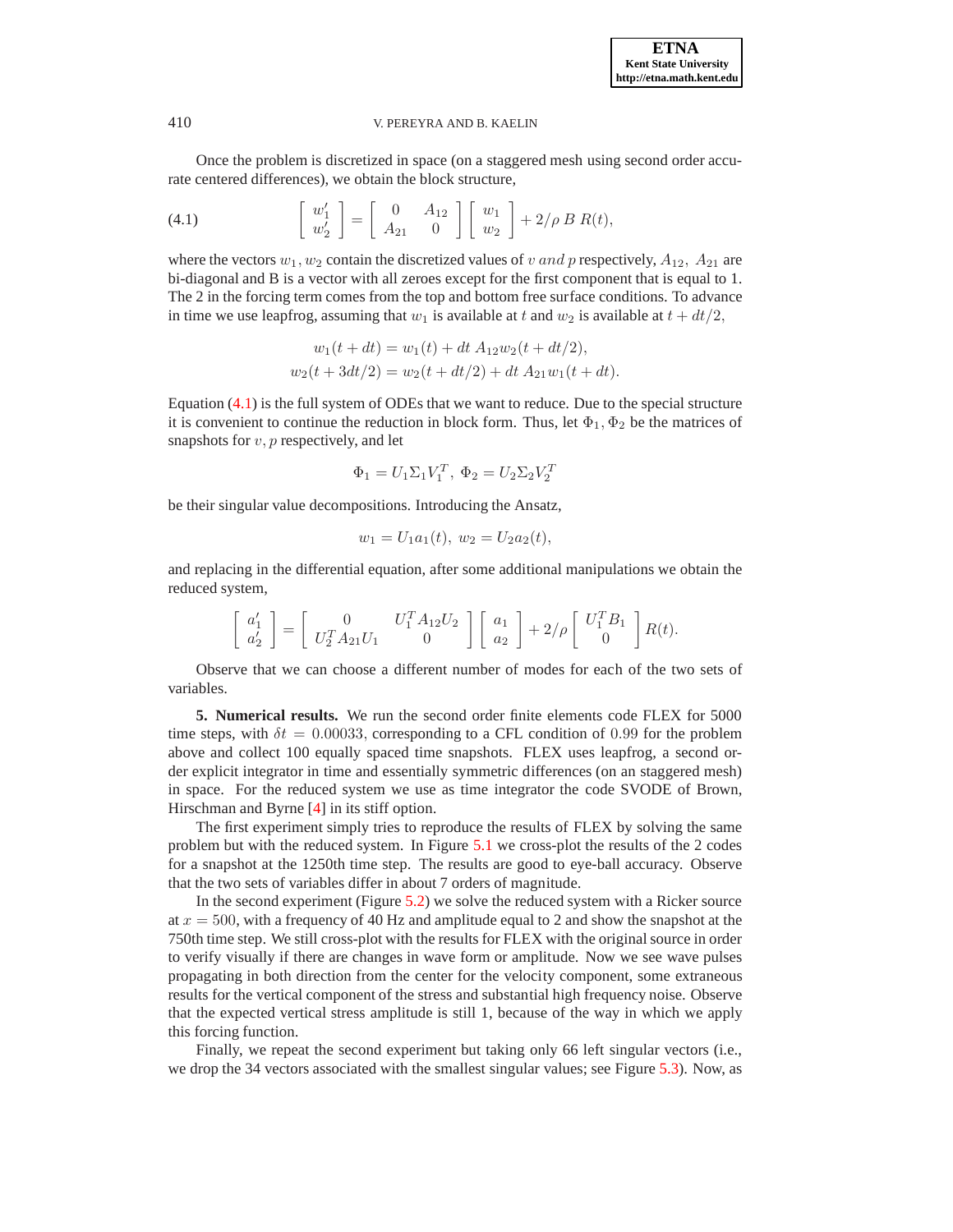

FIG. 5.1. *Comparison of FLEX (solid curves) and MOR (dashed curves) results. Ricker source at top (left end), t=0.4125. Top figure: velocity; bottom figure: vertical component of the stress.*

hoped, we get much cleaner results and the system has 132 variables instead of 2000, a factor greater than 15 order reduction! (Figure [5.4\)](#page-11-1).

These results will not be totally surprising to anyone familiar with least squares fitting. The bad results obtained when using too many basis functions are just another manifestation of the phenomenon of over-fitting; i.e., we are approximating very faithfully spurious noise and amplifying it as we integrate along. Thus, it is doubly beneficial to filter out these highly oscillatory modes associated with the small singular values, since we also get an additional reduction in the size of the problem, i.e., enhanced data compression plus high frequency noise filtering.

**6. Wave equation in second order form.** Some solvers keep the equations in second order form,

$$
w_{tt} = v^2 \bigtriangleup w + Bu(t),
$$

or, after space discretization,

$$
(6.1) \t\t\t w'' = Aw + Bu(t).
$$

We follow the same procedure, by proposing the Ansatz  $w(x, t) = U_m a(t)$ , and substituting in the differential equation  $(6.1)$ , obtaining

<span id="page-5-0"></span>
$$
a''(t) = U_m^T A U_m a(t) + U_m^T B u(t).
$$

Introducing the auxiliary variables,  $a_1(t) = a(t)$ ,  $a_2(t) = a'(t)$ , then we obtain the first order form of the reduced equations for use in a conventional ODE integrator,

$$
a'_1 = a_2,
$$
  
\n
$$
a'_2 = Ra_1 + U_m^T B u(t),
$$

where  $R = U_m^T A U_m$ .

**ETNA Kent State University http://etna.math.kent.edu**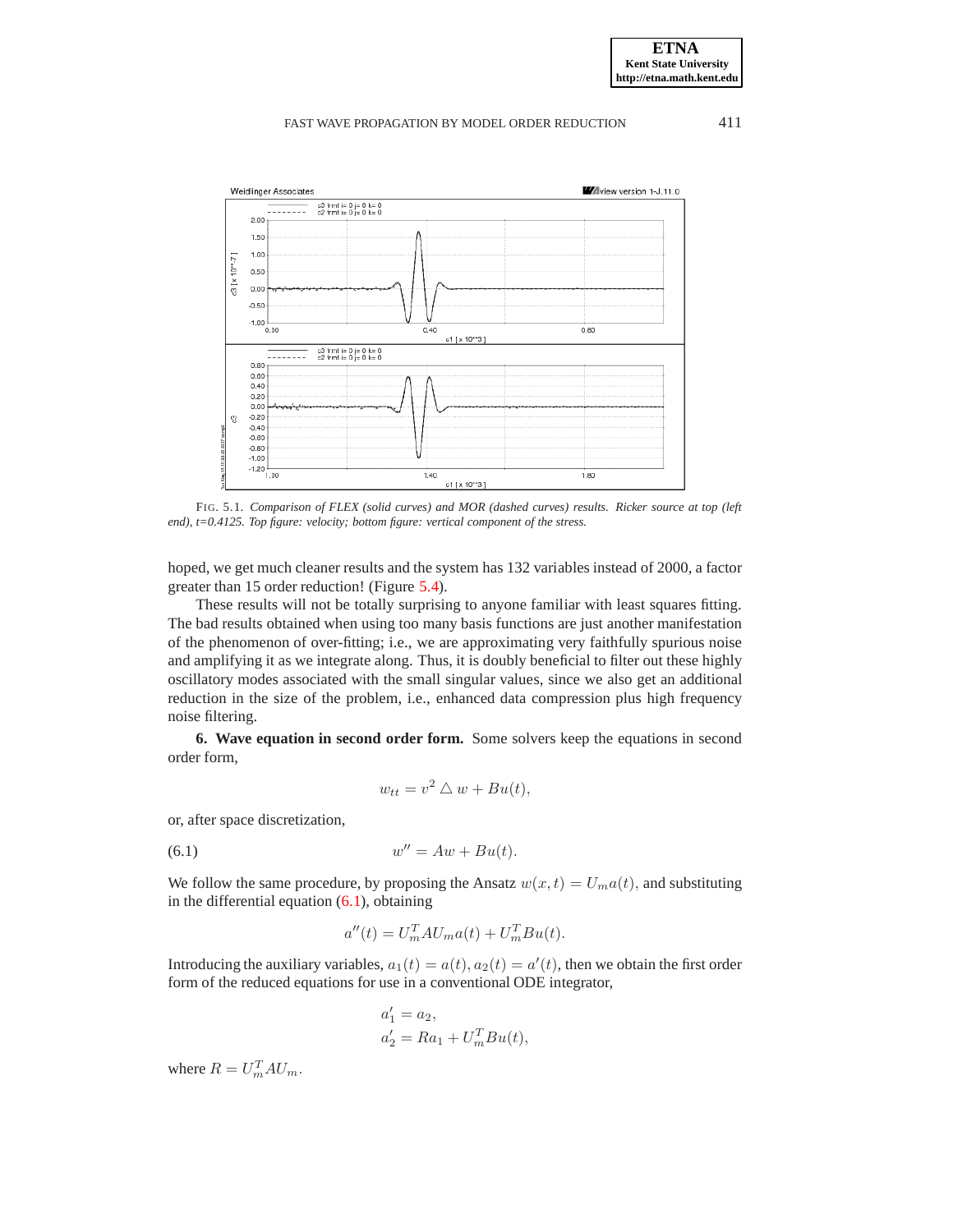

FIG. 5.2. *Source for MOR (dashed curves) at x=500; Ricker wavelet, frequency = 40 Hz, amplitude = 2. FLEX results (solid curves) are still for problem with source at x=0; they are shown only for wave shape comparison.*

| TABLE 7.1                                                        |
|------------------------------------------------------------------|
| Coefficients for 8th order aproximation to the second derivative |
|                                                                  |

|  |  | $\frac{-1}{560}$ $\frac{8}{315}$ $\frac{-1}{5}$ $\frac{8}{5}$ $\frac{-205}{72}$ $\frac{8}{5}$ $\frac{-1}{5}$ $\frac{8}{315}$ $\frac{-1}{560}$ |  |  |
|--|--|-----------------------------------------------------------------------------------------------------------------------------------------------|--|--|
|  |  |                                                                                                                                               |  |  |
|  |  |                                                                                                                                               |  |  |
|  |  |                                                                                                                                               |  |  |
|  |  |                                                                                                                                               |  |  |
|  |  |                                                                                                                                               |  |  |
|  |  |                                                                                                                                               |  |  |

**7. Interfacing with a high order finite difference solver.** We consider now a finite difference solver using a high order spatial approximation. This is a a valuable approach when either high accuracy or long integrations are required, but also as a way to decrease the number of spatial degrees of freedom required, a significant problem in 3D.

For nodes in the interior of the mesh (i.e., at least 4 nodes away from any boundary), we shall use an 8th order approximation in the space finite difference solver. The discretization formula for the second spatial derivatives is centered and symmetric,

$$
[u_{xx}]_{i,j,k} \simeq \sum_{l=-4,4} a_l u_{i+l,j,k} / \delta x^2,
$$

where the coefficients  $a_k$  are given in Table [7.1;](#page-9-0) see [\[9,](#page-13-6) [8\]](#page-13-7).

The approximation is used for all the coordinate directions. For instance, for the Laplacian in 3D we would have

$$
\Delta u(x_i, y_j, z_k) \simeq v(x_i, y_j, z_k) \sum_{l=-4,4} a_k [u_{i+l,j,k}/\delta x^2 + u_{i,j+l,k}/\delta y^2 + u_{i,j,k+l}/\delta z^2],
$$

where  $v$  is the velocity of propagation.

In order to compare the accuracy of the reconstruction we will integrate the reduced system so as to reproduce all the time steps of the high fidelity code (which are provided and from where we extract one every  $nsjump$  ones for the reduction phase). Thus, if  $\Psi$  is the  $M \times k$  matrix of snapshots, corresponding to k integration steps with the high fidelity code, then  $\Phi$  ( $M \times l$ ) are the selected snapshots, with  $l = k/nsjump$ .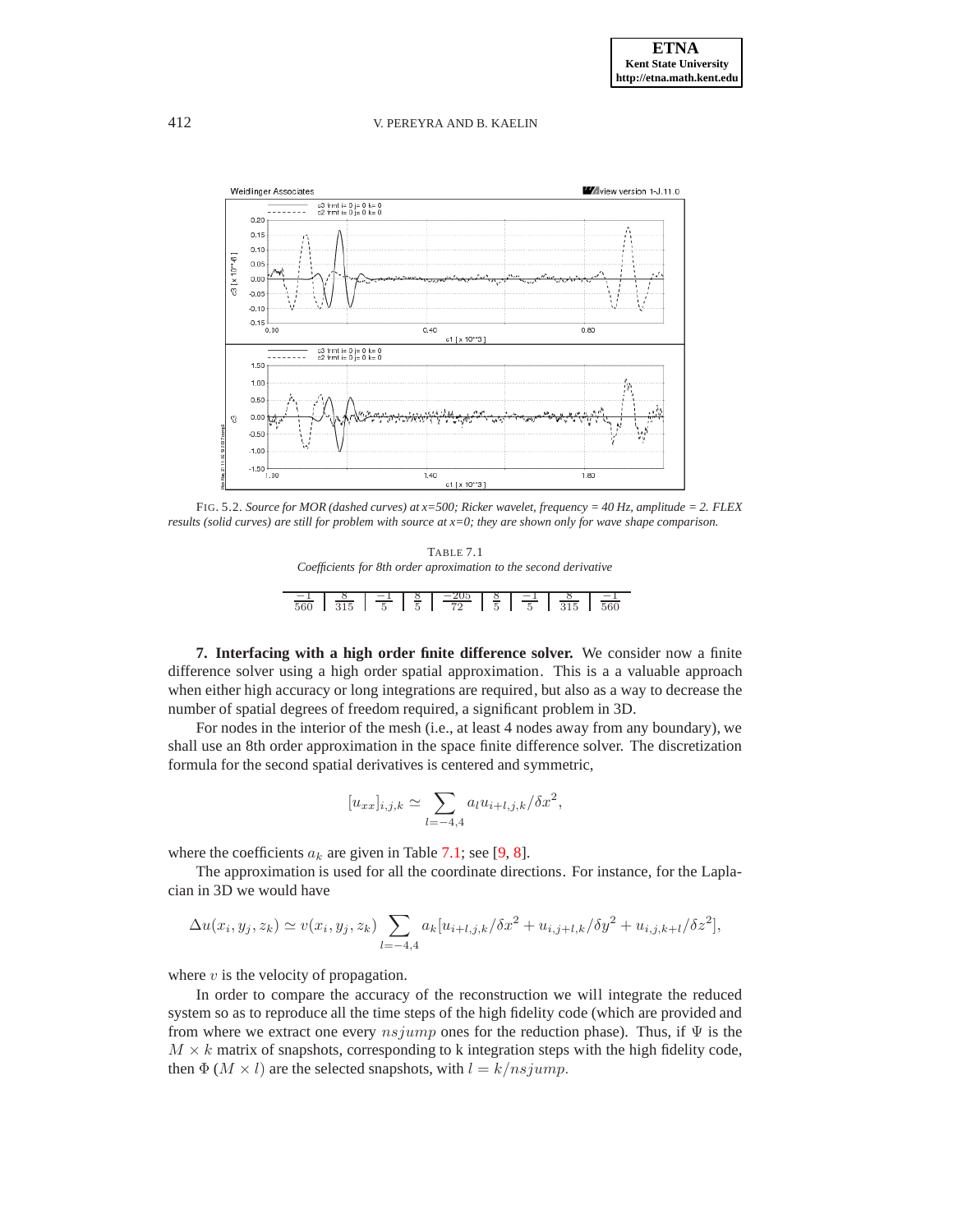

Singular Values and Cummulative Frobenius Norm for 100 Modes





FIG. 5.4. *Same as in Figure [5.2,](#page-10-0) but MOR uses only 66 modes, instead of 100*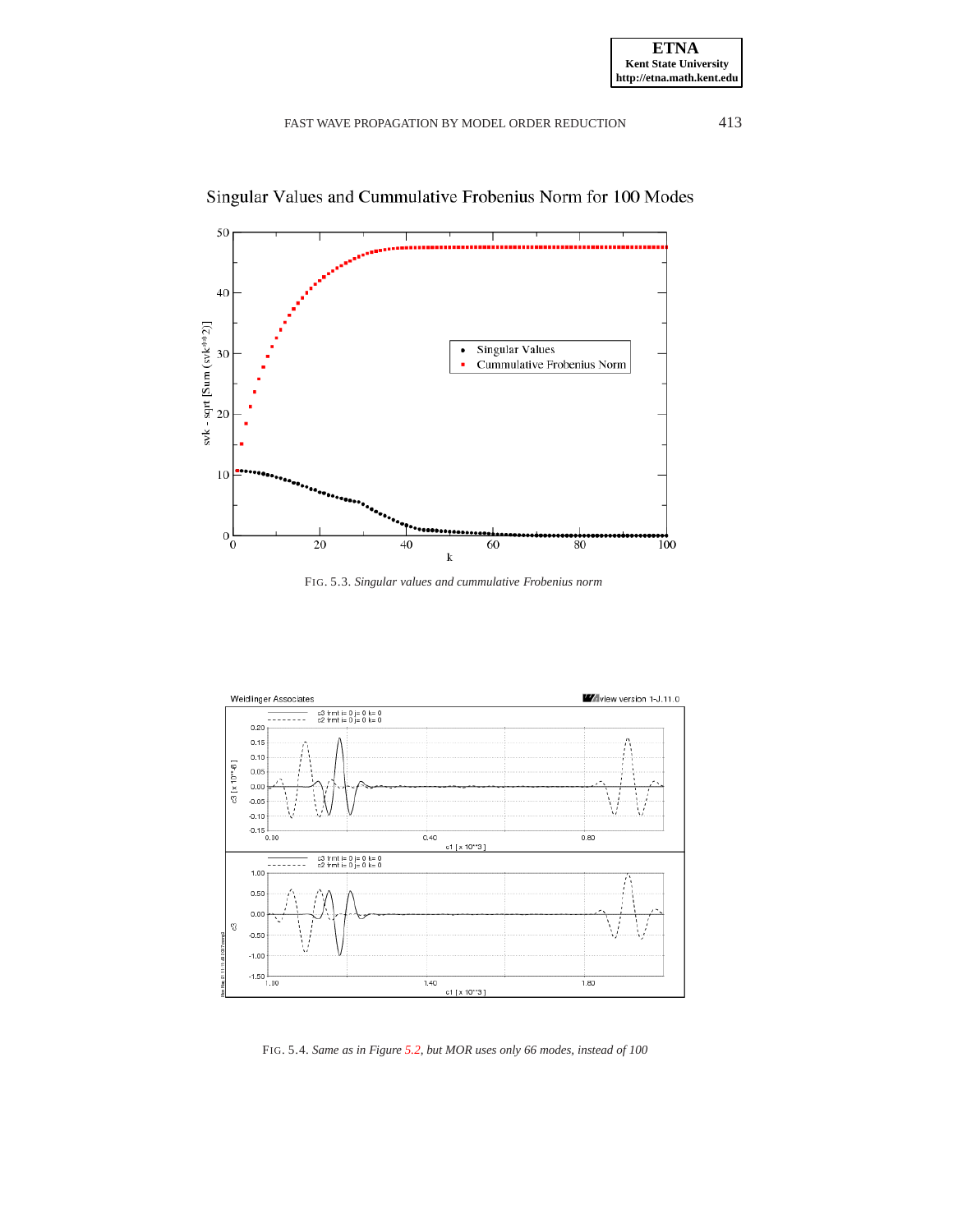#### TABLE 8.1 *Two possible approaches*

| Modality                                             | Computation |            | Storage   Reconstruction |  |
|------------------------------------------------------|-------------|------------|--------------------------|--|
|                                                      |             |            | (one snapshot)           |  |
| 1. Pre-calculate and save $T \ast m^2$ (pre-process) |             | $T \ast m$ | $M*m$                    |  |
| 2. Calculate on the fly                              |             | $m^2$      | $M*m$                    |  |

The ultimate purpose of this experiment is to assess the possibility of using the reduced system to reconstruct on the fly non-selected snapshots. Since we don't have control on the internal stepsize in the ODE integrator there is a strong possibility that the discrete source wavelet will need to be evaluated at times other than  $j * dt$  and therefore we will use linear interpolation as needed.

- **8. Complexity.** The above algorithm can help in two respects:
	- Reduced computation when solving many similar problems;
	- Reduced storage.

In order to get a feeling for its potential in these two aspects we will make some storage and flop counts to compare the direct  $(D)$  and reduced  $(R)$  approaches.

We assume that we have  $M$  discrete state variables (spatial mesh),  $T$  total number of time steps, and that m snapshots are used for reduction  $(m \ll T)$ .

Work for D, 1 time step:  $O(M)$ .

Work for R, 1 time step:  $O(m^2)$ , since reduced system is not sparse.

Work for reduction (pre-process): SVD of  $M \times m$  matrix:  $O(Mm^2)$ .

Reconstruction of 1 snapshot  $w(t) = U_m a(t)$ :  $O(Mm)$ .

Storage for T full snapshots:  $T * M$  words.

Storage for m reduced snapshots:  $m * M$  words.

We show in Table [8.1](#page-9-0) the cost of computation in flops and storage in words for two possible approaches to the calculation of a number of snapshots for forward modeling with the reduced system to be used for wave equation imaging. The first one assumes that the calculation for all desired snapshots is done a priori and the corresponding coefficients  $a(t)$ are saved and then used to reconstruct a particular snapshot. In the second approach, in order to reconstruct a snapshot we integrate the reduced system using as initial conditions the closest saved snapshot (for the computational cost we consider the worst possible case, when we need to integrate essentially to the next saved snapshot  $(T/m$  time steps)). By choosing to integrate from the closest snapshot (i.e., backwards if necessary) we can halve that count. In both cases we assume that only the restricted set of  $m$  snapshots is available, for an additional storage cost of  $M * m$  words.

**9. 2D numerical results.** We consider a simple 2D problem to start: propagation in a square homogeneous domain with a source term (Ricker wavelet) applied in the center. To simplify even further we will stop the propagation before the signal reaches the boundaries, so that we do not have to worry about boundary conditions at this stage. Specifically we have the following uniform mesh,

 $nx = 261$ ,  $ny = 261$ ,  $dx = dy = 26.8$ ,  $dt = 0.0024$ ,

and we run for 550 time steps, extracting field snapshots every fourth step. Using a threshold of 0.9999999 the program selects 86 modes, which corresponds to the number of degrees of freedom of the reduced system. This is a reduction in dimensionality of  $68121/86 = 791$ . Once the dynamics is calculated the reconstructed approximate field is essentially identical to the high fidelity calculation, showing no visible dispersion.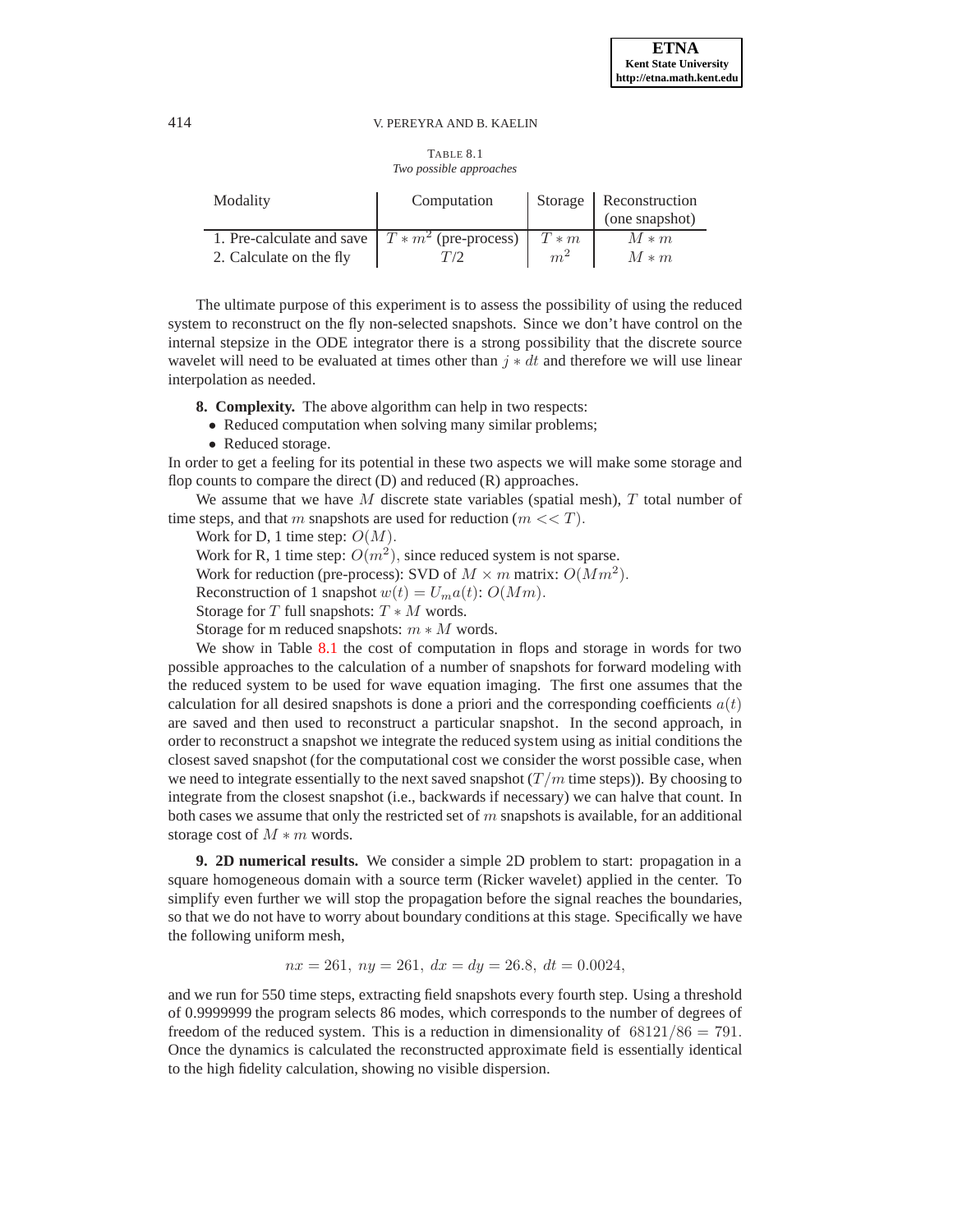**ETNA Kent State University http://etna.math.kent.edu**



# FAST WAVE PROPAGATION BY MODEL ORDER REDUCTION 415

FIG. 9.1. *Reduced order calculation for 3 layers model*

| TABLE 9.1 |  |  |                                           |  |
|-----------|--|--|-------------------------------------------|--|
|           |  |  | Running for different number of snapshots |  |

<span id="page-9-0"></span>

| $#$ snap | rank | nsjump | Compression ratio | result                                   |
|----------|------|--------|-------------------|------------------------------------------|
| 275      | 82   |        | 831               | ОK                                       |
| 139      | 71   |        | 959               | OК                                       |
| 69       | 63   |        | 1081              | OК                                       |
| 55       | 50   | 10     | 1362              | OK, but starts showing some oscillations |
|          |      |        |                   | ahead of front                           |
| 35       | 32   | 16     | 2129              | It does not work                         |

**9.1. A three layer example.** Next we consider a model with three horizontal constant velocity layers, leaving everything else the same as above. The results are entirely similar, although now, for the same level of energy we require only 82 modes, for a compression ratio of 831. The results are shown in Figures [9.1](#page-13-5) and [9.2.](#page-10-0) We also explore for this model what happens when one uses different number of snapshots for the analysis (the original set of 550 snapshots is decimated by taking one out of  $nsjump$ , for various values of  $nsjump$ . The results are shown in Table [9.1.](#page-9-0)

**9.2. A large scale inhomogeneous velocity problem.** Now we consider a portion of a real model with variable velocity involving a (high velocity) salt body Figure [9.3.](#page-11-0) This is a much larger problem with a complex heterogeneous velocity, involving a  $2001 \times 2001$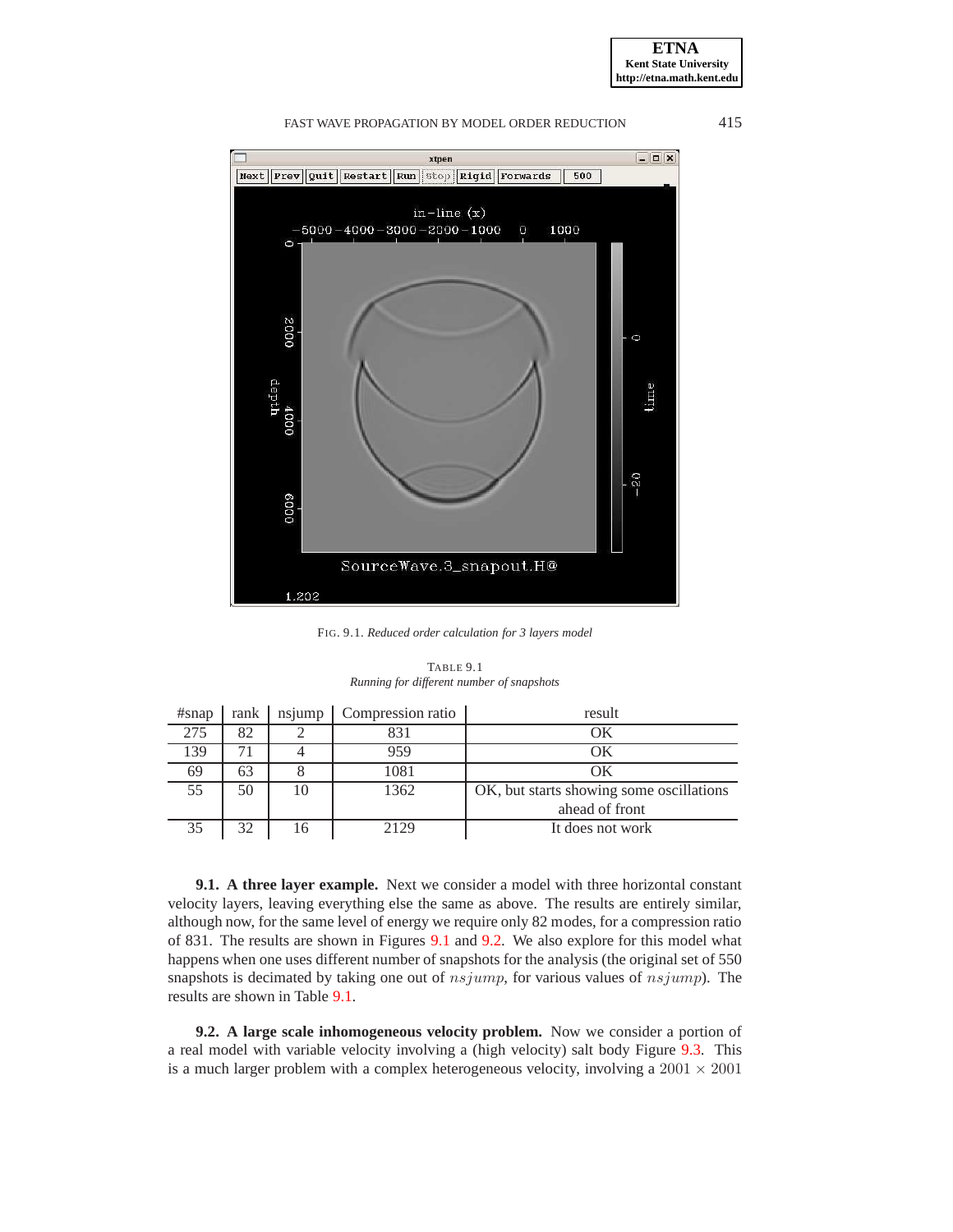416 V. PEREYRA AND B. KAELIN



<span id="page-10-0"></span>FIG. 9.2. *Exact calculation for 3 layer model*

points mesh with an spacing of 26.8 m. The source is still applied in the center of the model. The original solver produces 251 snapshots spaced at 0.0024 sec (that requires 4.02 Gbites of memory!). We use for the reduction one out of every two (126 snapshots) and the SVD analysis cuts this further to 117 modes. *That is a reduction in the number of degrees of freedom by a factor of 34,222.*

In Figures [9.4](#page-11-1) and [9.5,](#page-12-2) we see the comparison of snapshots for the original and reduced system. In this problem there is no direct comparison of amplitudes since the full fidelity results have been corrected for geometrical spreading while the reduced ones have not. However, all the different phases show in the reduced solution at the correct spatial spots.

**10. Solving as a second order system.** It would be of interest to solve the problem in its original second order form and also using the same procedure that is used in the high fidelity code, instead of reducing to first order and using a high order external integrator. We do that in this section and show that the results are similar, although the procedure is faster. We use a simple second order approximation to the second derivative centered at the previous point to obtain an explicit integrator,

$$
a_i = 2a_{i-1} - a_i + Ra_{i-1} + U_m^T B u(t - dt).
$$

The initial conditions are  $a_0 = a_1 = 0$ .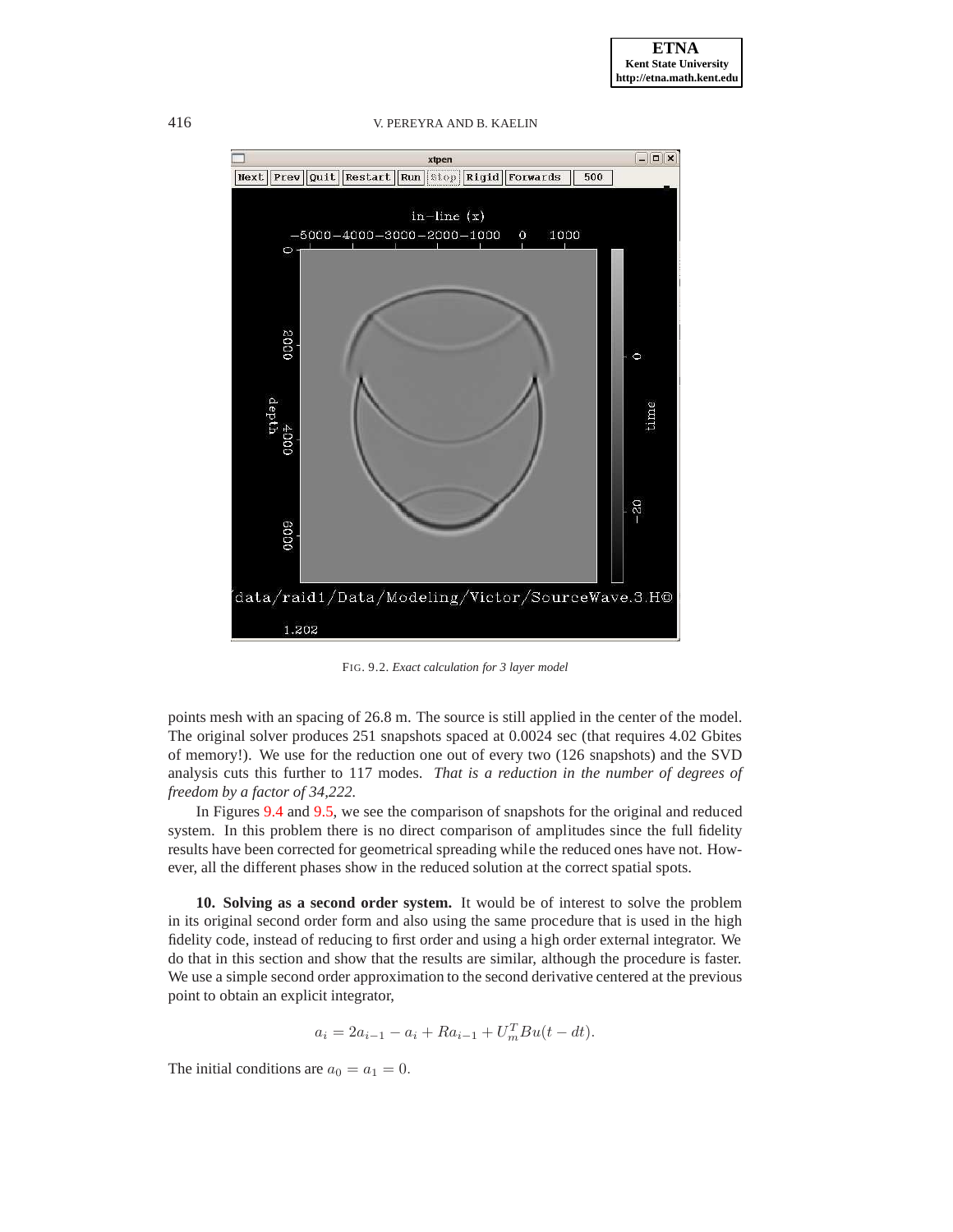**ETNA Kent State University http://etna.math.kent.edu**

FAST WAVE PROPAGATION BY MODEL ORDER REDUCTION 417



FIG. 9.3. *Velocity for 2D inhomogeneous model, courtesy of BP.*

<span id="page-11-0"></span>

<span id="page-11-1"></span>FIG. 9.4. *Reduced solution for timestep = 532*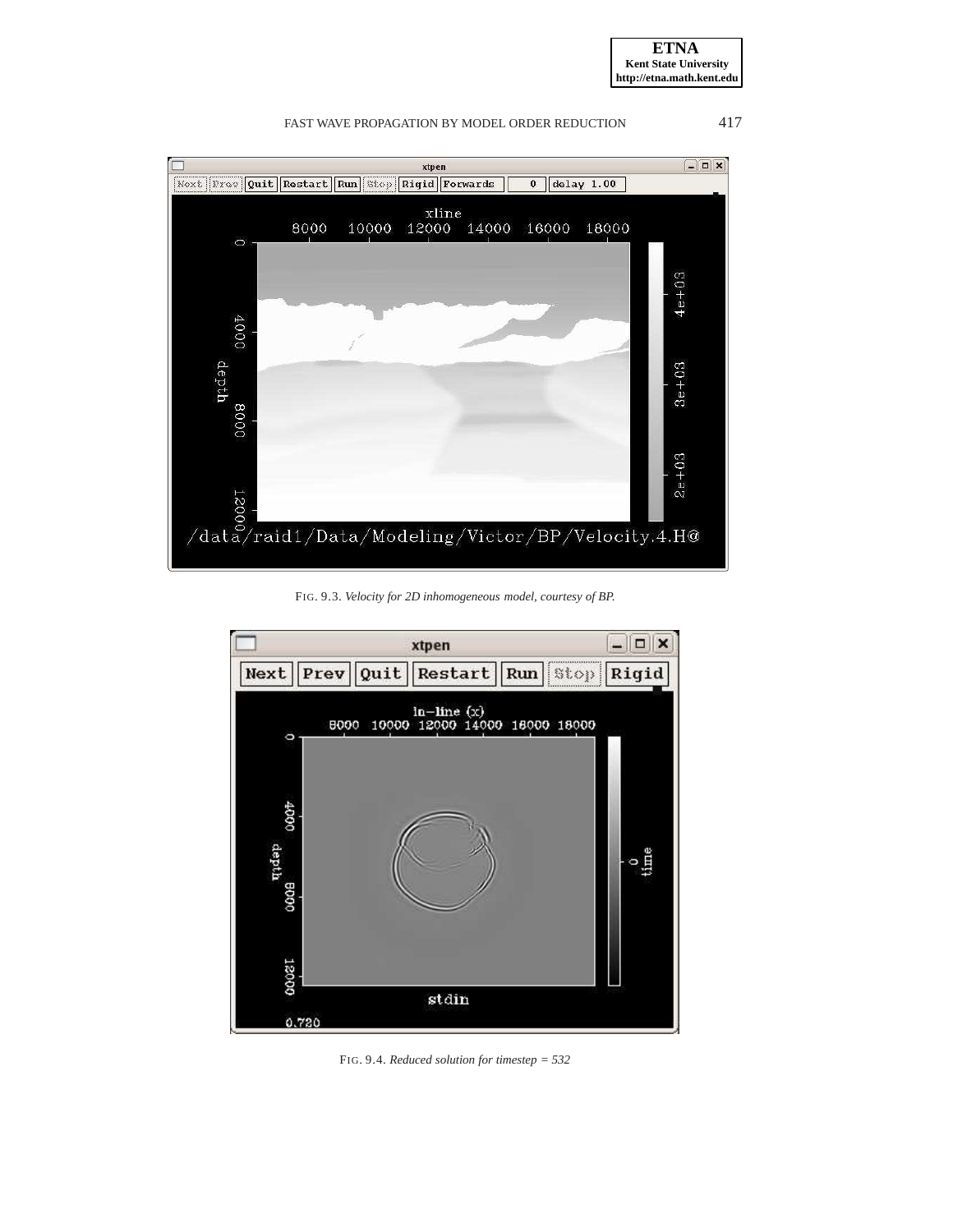418 V. PEREYRA AND B. KAELIN



<span id="page-12-2"></span>FIG. 9.5. *Exact solution for timestep = 532*

For the 3 layers problem we see in Figure [10.1](#page-13-5) a comparison between the exact and the approximate solutions after 500 integration steps. For better comparison we have extracted a 1D section around the middle of the model.

**11. Conclusions.** We have described a model order reduction method based on projection into a small subspace of time snapshots of the solution of a wave propagation problem. We have shown, in one and two dimensional problems, from simple to fairly complex media, that the method gives reasonably accurate solutions with a very significant reduction in the number of spatial degrees freedom. The approximations show very low dispersion and some visible dissipation.

For problems in which the kinematics is important, such as in large scale seismic imaging, these approximations should be adequate, although they would require further testing. The impact of the order reduction will be most appreciated in large scale three-dimensional problems that need to be solved repeatedly with small variations in the source position or in material properties.

**Aknowledgment.** We thank Roland Freund (U. C. Davis) for interesting discussions that led to this research.

#### REFERENCES

- <span id="page-12-0"></span>[1] T. J. KLEMAS, *Full-wave algorithms for model order reduction and electromagnetic analysis of impedance and scattering*, PhD. Thesis, Department of Electrical Engineering, MIT, 2005.
- <span id="page-12-1"></span>[2] S. WEILAND, *Course Model Reduction*, Department of Electrical Engineering, Eindhoven University of Technology, the Netherlands, 2005.